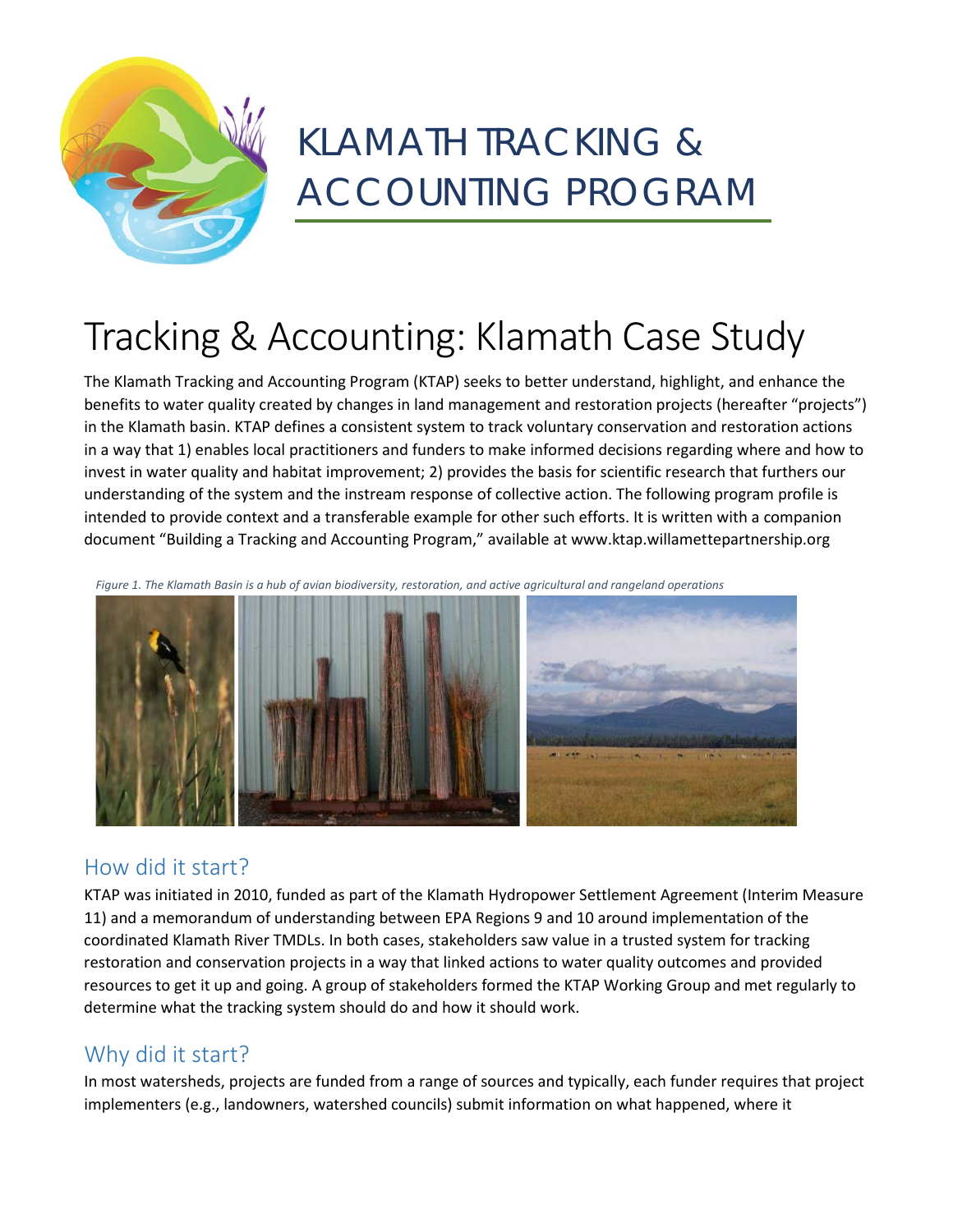happened, and what impact it had. Project implementers may also keep a ledger of the project activities they have been involved with for use in reporting to their board or tracking toward internal goals. This information then lives in those funder or practitioners' ledgers, and may or may not be made publicly available. KTAP is designed to collect information on all conservation and restoration projects in the basin (Fig 2).

By pulling together information from across funders and across the basin, KTAP allows project implementers, funders, water quality agencies, researchers, and other stakeholders to ask new questions about the work that being done and the outcomes it is producing. It enables adaptive management to occur on the project-, watershed-, and basin-wide scales.

## Who's involved?

KTAP has a coordinator, stakeholders, and participants. The roles and relationships between them are described below:

- Program Coordinator Willamette Partnership<sup>[1](#page-1-0)</sup> is acting as the KTAP coordinator, managing the program infrastructure, soliciting, collecting, and summarizing project data via the online report.
- Working Group A working group of watershed stakeholders, shown in Table 1, provide feedback and direction for the coordinator.



Project funders

and ledgers

**NRCS** 

Klamath Tracking and **Accounting Program** 

**OWEB** 

(OWRI)

一些

**NFWF** 

*Figure 1. KTAP brings together the numerous existing ledgers and mechanisms of tracking restoration and conservation projects*

Participants – This can include anyone in the Klamath basin involved in the funding, siting, design, implementation, or evaluation of conservation and restoration projects or changes in land management intended to support watershed health.

| <b>KTAP Working Group Participating Organizations</b> |                                           |
|-------------------------------------------------------|-------------------------------------------|
| CA North Coast Regional Water Quality Control Board   | OR Watershed Enhancement Board            |
| <b>Environmental Incentives</b>                       | PacifiCorp                                |
| Karuk Tribe                                           | US Bureau of Reclamation                  |
| Klamath Watershed Partnership                         | US Environmental Protection Agency Rg 9   |
| Klamath Basin Monitoring Program                      | US Environmental Protection Agency Rg 10  |
| Klamath Basin Rangeland Trust                         | US National Resource Conservation Service |
| <b>Klamath Tribes</b>                                 | <b>Watercourse Engineering</b>            |
| National Fish and Wildlife Foundation                 | Willamette Partnership                    |
| OR Department of Environmental Quality                |                                           |

#### *Table 1. Organizations participating in the KTAP Working Group*

 $\overline{a}$ 

<span id="page-1-0"></span><sup>1</sup> www.willamettepartnership.org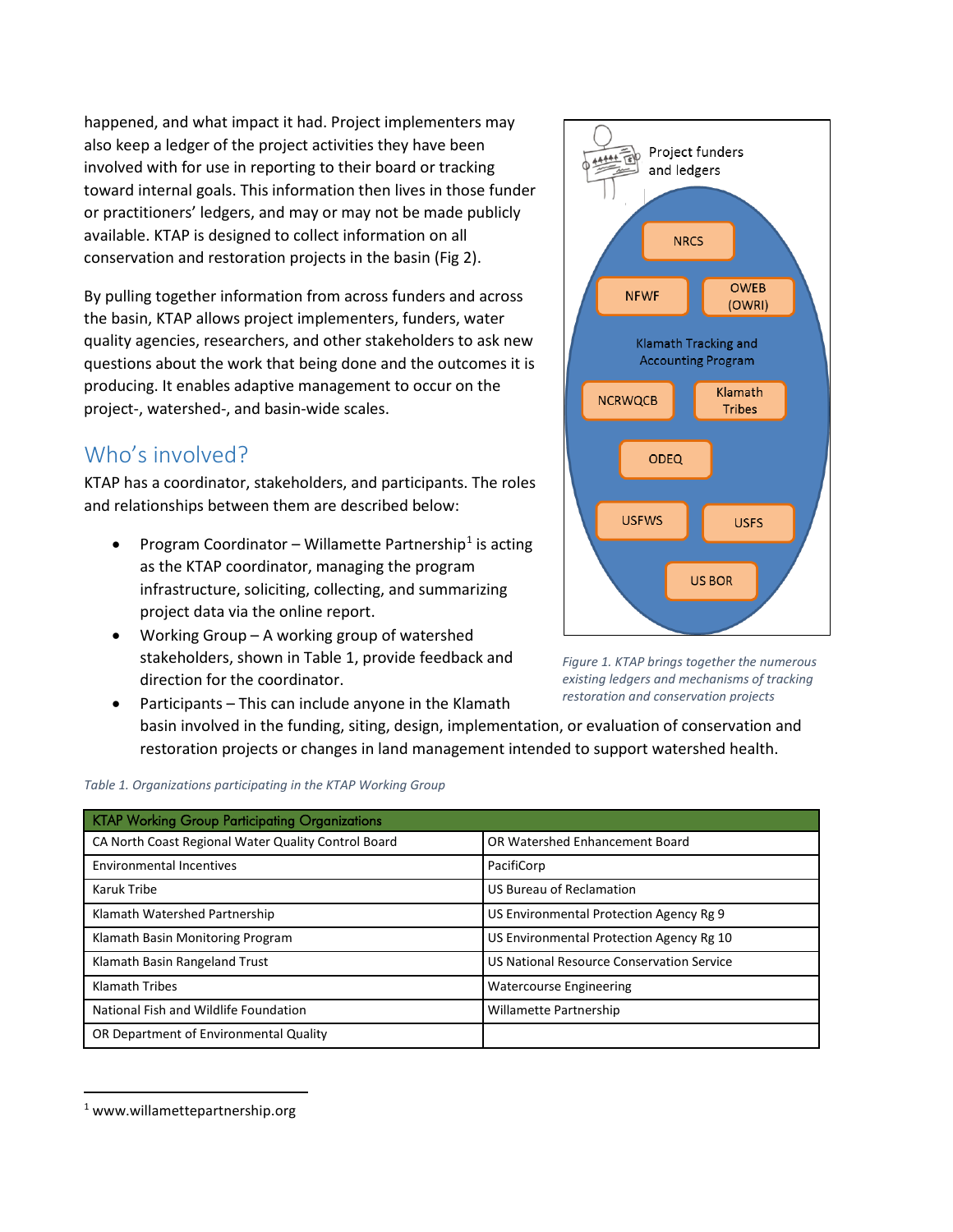## Geographic Scope

KTAP includes the entire Klamath River Basin, which spans 253 miles from Southern Oregon to the California coast, draining a basin of more than 15,000 square miles. The watershed is divided geographically into two basins, upper and lower, by Iron Gate Dam, the lower most dam on the river. The climate in the Upper Basin is dry, with annual precipitation of about 13 inches in the vicinity of Upper Klamath Lake, the river's origin. Downstream, the climate grows wetter. At Klamath, California, near the river's mouth, rainfall is nearly 80 inches a year.

### Funding

KTAP has had multiple funders over the years. EPA and PacifiCorp funded the first few years of development. California's 319(h) program provided key support for the pilot projects. Oregon NRCS and PacifiCorp's Interim Measure 11 provided support for refining the program to meet evolving basin needs (e.g., tracking actions taken for the Upper Klamath Lake Comprehensive Agreement<sup>[2](#page-2-0)</sup>). There is no long-term sustainable funding source for program operations.



*Figure 2. The scope for KTAP is the entire Klamath River basin, spanning the CA and OR border and a range of climatic and ecological conditions.*

# Part of a watershed stewardship approach

KTAP is part of a larger watershed stewardship approach - an adaptive management framework aimed at improving water quality and protecting sensitive beneficial uses that rely on good water quality, including habitat for the endangered and other unique species of the Klamath Basin. The Klamath Basin Monitoring Program (KBMP), a voluntary monitoring coordination framework, is another portion of the watershed stewardship approach. The project information tracked through KTAP could be paired with the water quality status and trends information from KBMP to evaluate progress towards water quality goals by stream reach. More information on how KTAP metrics feed scientific analyses is provided in the "Design Considerations" section below.

# Program "Infrastructure"

 $\overline{a}$ 

This section describe the specific products and systems that KTAP uses to operate.

#### • KTAP Project Stewardship Protocol Handbook

The Protocol Handbook describes the program purpose, origin, and the thoughtfulness embedded in its design. It also provides a step-by-step guide to submitting project-level information to the KTAP database.

<span id="page-2-0"></span><sup>2</sup> http://www.klamathcouncil.org/index.php/upper-klamath-basin-comprehensive-agreement/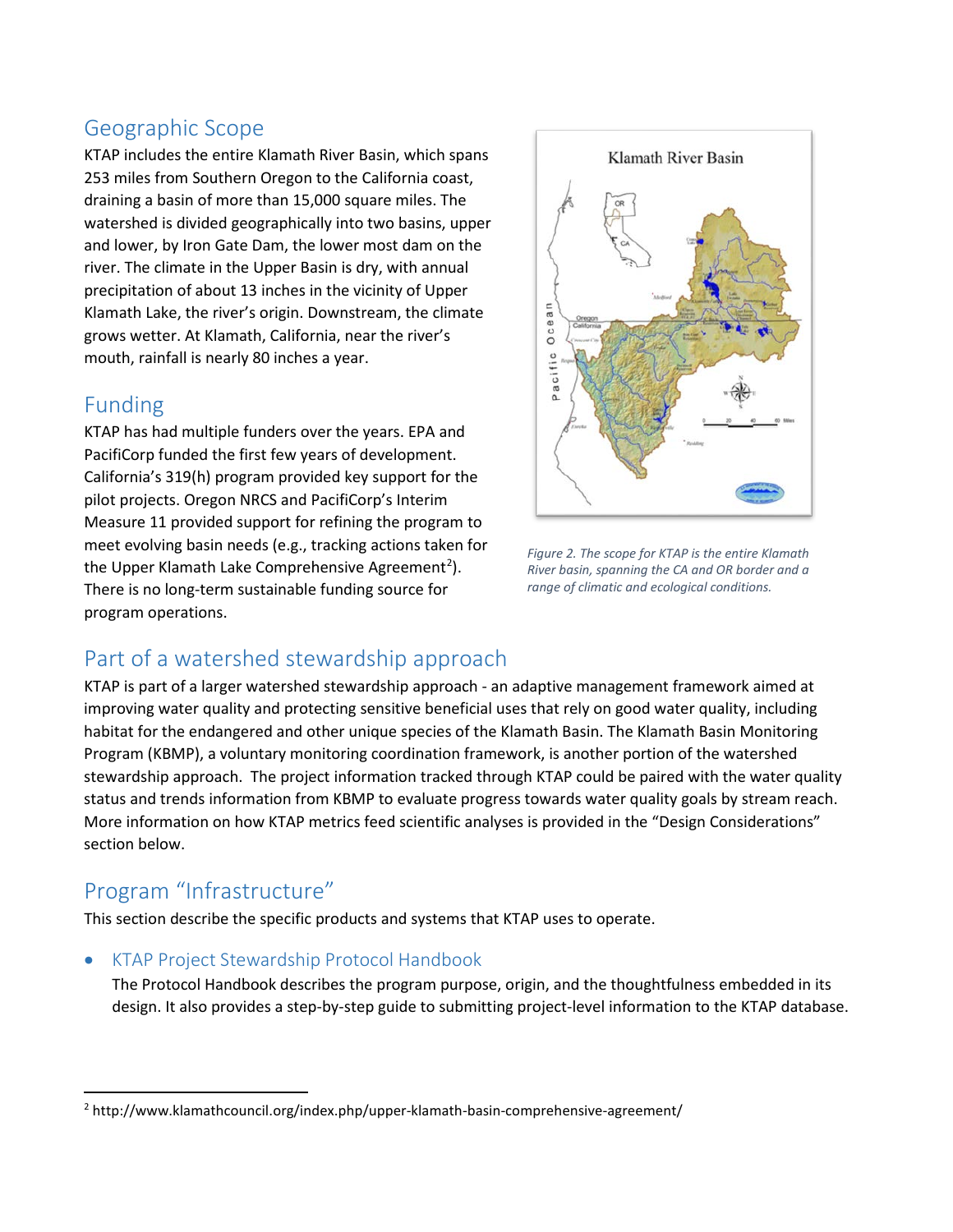#### • Reporting Form

An online form through which participants can submit information to the KTAP coordinator. The form has just a couple required fields, leaving the rest optional so that implementers can participate even if project information is limited. This also gives users the flexibility to filter sensitive information (e.g., specific project location). The program coordinator accepts data in other forms, transferring to the KTAP project spreadsheet manually. This has been key where funders can provide a dataset covering project activities from some or all of their grantees.

#### • KTAP Watershed Report

KTAP uses an interactive website to summarize and communicate all the actions tracked by the program and summarize the extent and impact of those actions (see figure 4). The website is a communication tool, and is not intended to cover all of the available project information. Those who want to see the full dataset can download a copy of the master spreadsheet. To develop the website, the program coordinator reviews, manipulates, and queries the data to determine the pieces that will best tell the story. The draft report gets reviewed by the stakeholder working group before going live online.



*Figure 4. Screen shot from the KTAP watershed report, available at ktap.willamettepartnership.org*

#### • Master Project Spreadsheet

All project data is kept on a master spreadsheet, housed on the local network of the KTAP coordinator. The spreadsheet is publicly available, open to any and all users.

In the future, a relational database will likely be needed to organize and access information efficiently, but for now, a spreadsheet made the most sense because the program is still evolving and the spreadsheet is easy to adapt if metrics change. It's also broadly accessible since no specialized capacity or software knowledge is required. More complex database (e.g., SQL servers) or automated systems (e.g., custom servers), often built by software development firms, can be expensive to build and to change.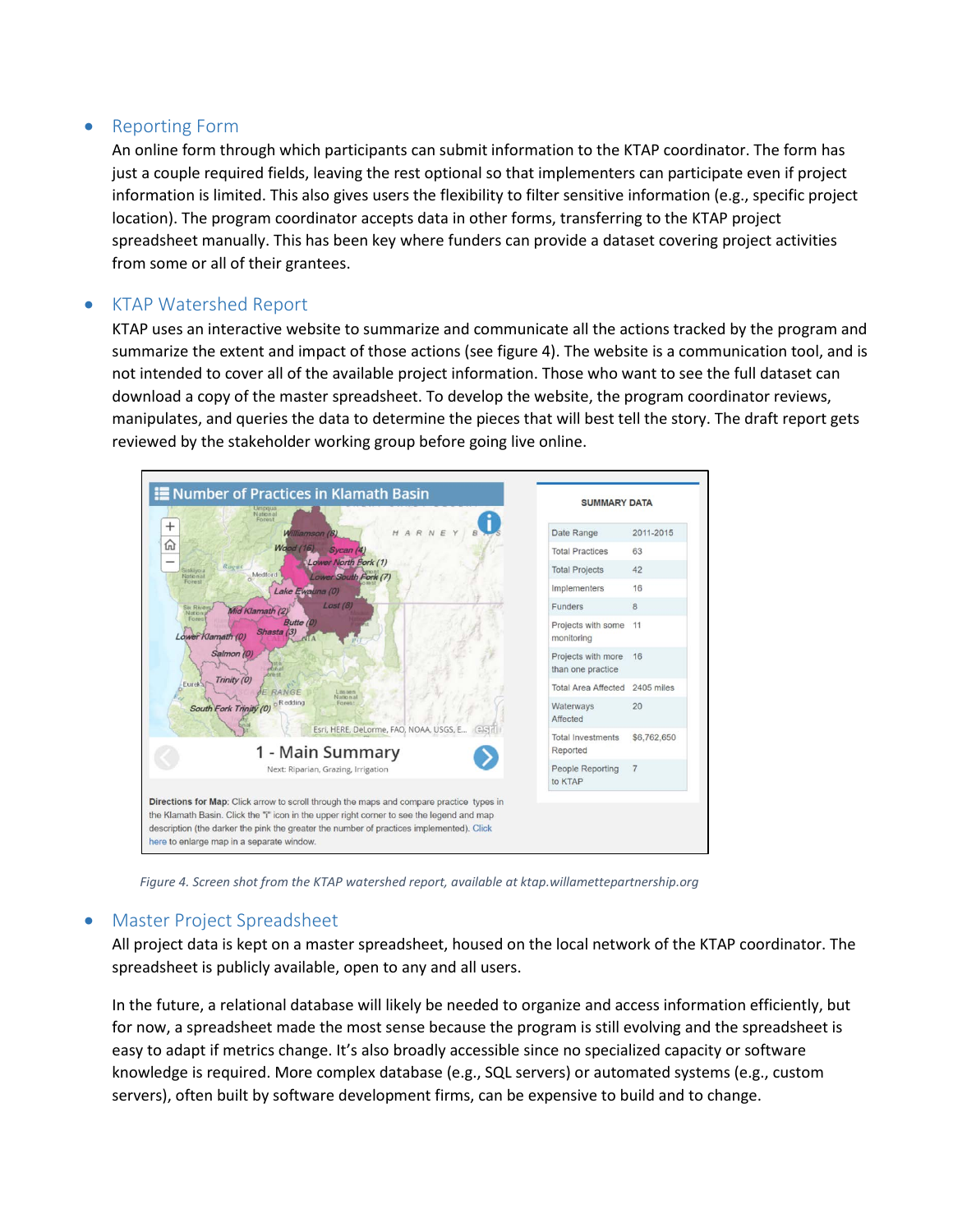# Design Considerations

In developing the program infrastructure describe above, we have learned to focus on a few key considerations throughout – make it useful, easy, deliberate, flexible, easy to update, and cheap to operate. More information on how KTAP incorporates each of those considerations is provided below:

• **Useful** –As the KTAP coordinator, Willamette Partnership is always seeking insight around what information to provide and how best to present it. We believe that participation will increase when a system is more useful to practitioners on their week-to-week or month-to-month decision making, and

improved outcomes will follow (See the section "Building Momentum" below). For instance, if KTAP can present project information in a way that non-profits can use for reporting to the boards, there is a direct benefit to participants.

- **Easy** Easy is good. The KTAP form is designed to be easy to understand and navigate, with descriptions and examples for each field or metric. Wherever possible, we utilize bulk data transfers from funding entities or other databases to minimize the burden on practitioners.
- **Deliberate** Each piece of information requested for KTAP reporting has a purpose. The logic model in Figure 5 below shows how program goals, indicators, and targets are used to inform the priority adaptive management questions, which allows us to identify the assessment methods that could help answer those questions, and look at their data needs to identify specific metrics.
- **Flexible** Despite the careful planning and selection of metrics (described above), we are very flexible in what information we will take and in what format. A perfect system is pointless if no one participates. It is important to meet people where they are at, consolidating the burden of data management with the coordinator.

#### Confidentiality in KTAP

We take seriously our commitment to protect confidentiality of landowners' personal or business information from unwanted release. In KTAP, we address this in a couple ways:

- 1. Participation is voluntary, users can share as much or as little as they are able.
- 2. Users are not required to provide the specific project location, just the nearest waterbody.
- 3. Data presented on the web report is organized by "reporting zones," which are coarse enough to avoid revealing landowner identities, but granular enough to be used in watershed assessments.
- **Adaptable** Over the past few years, KTAP has been evolving quickly. That's why the design of data collection and management systems favored adaptability over efficiency and automated features. For example, the project data is stored in an Excel spreadsheet. Excel is not ideal for the relational nature of some data, but it is easy to use and easy to change. The data collection form is a modified Google Form, which can also be easily updated.
- **Low overhead** Long term coordination and data management is difficult to fund. This is why KTAP has been specifically designed to keep overhead costs low. We do that by using low tech systems (e.g., Excel, Google Forms) which are also low cost, and working with funders to gather data in bulk, which reduces time spent on outreach to encourage reporting by practitioners. During outreach, we prioritize using existing networks (e.g., Klamath Basin Monitoring Program).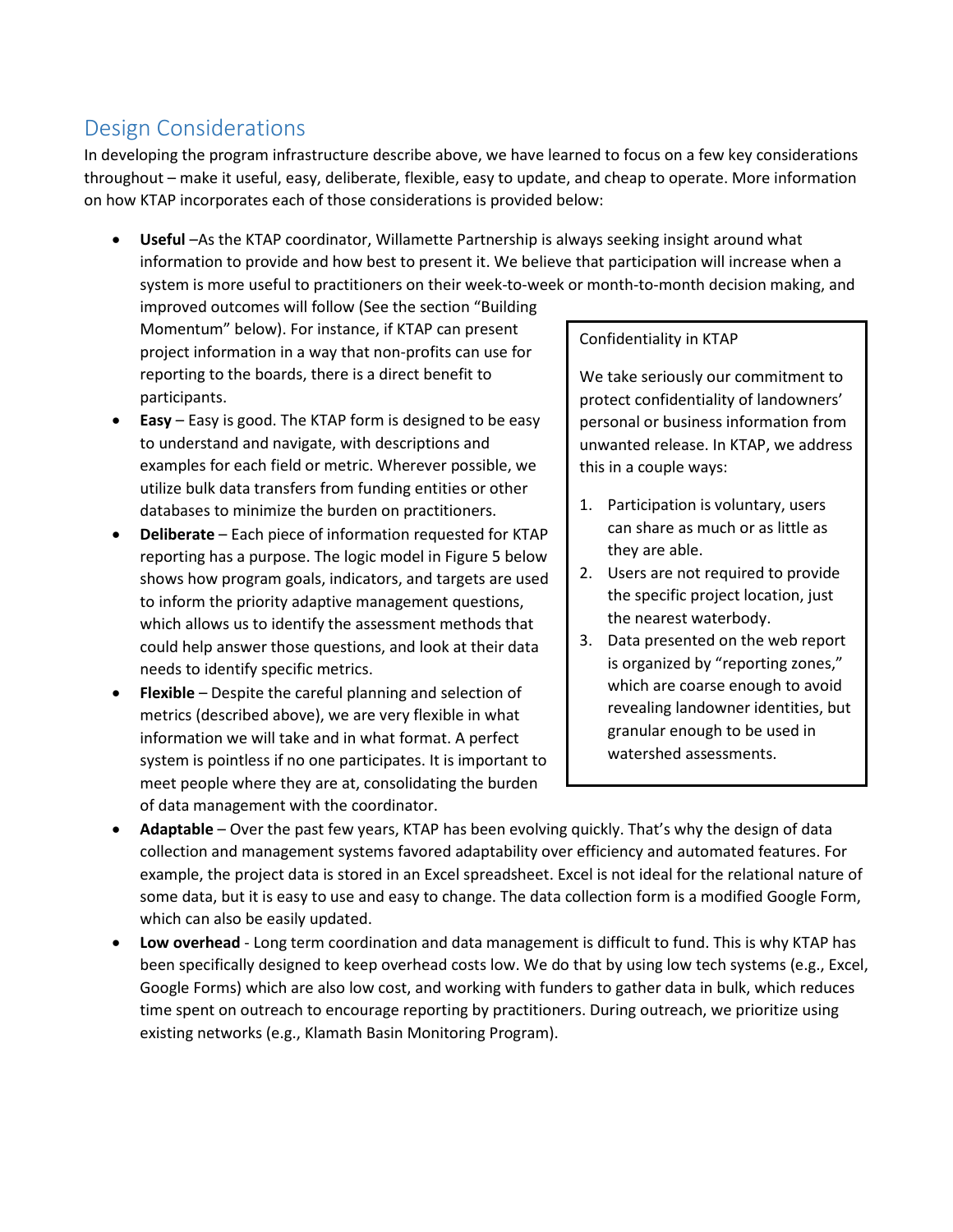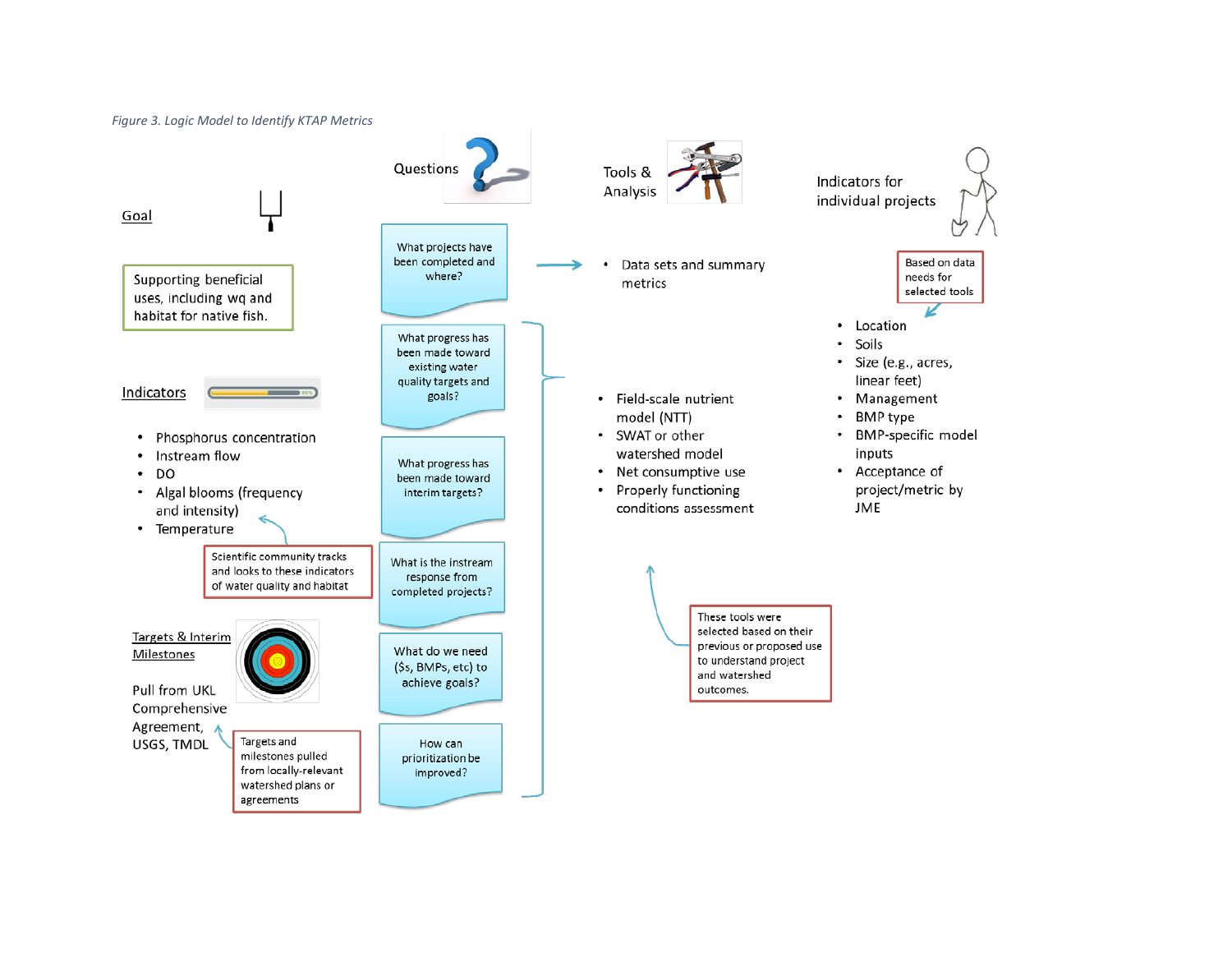# Building Momentum – A Strategy to Increase Participation

Building momentum in a voluntary tracking and accounting program is challenging. It is easy to assume that because stakeholders have expressed enthusiasm for the concept, they will participate by providing data on their own project activities. In KTAP, that has not proven to be true because, well, people are busy. In response, we have developed a strategy for building momentum and participation in the program. We operate under the theory that participation will be correlated with the usefulness of its products, which will be driven by having strong participation. The strategy for overcoming this chicken-and-egg dilemma is to build momentum incrementally by focusing on the 3 things below, listed in order from the easiest to implement to the most difficult.

- 1. Make it easy Remove as many barriers to entry as possible. Make the system simple, practical, flexible. In KTAP, we do this through the accessible web form and being flexible on the amount and format of information we accept. We also do this by working with funders to access bulk data transfers vs reaching out to individual project sponsors. Participants spend less time compiling and reporting data, and it builds trust when they know that you've done what you can to reduce redundancy. This often means that the program coordinator takes on more work in order to simplify or otherwise minimize the time commitment by participants. This is the most straightforward strategy because it is within largely within the KTAP coordinator's control.
- 2. Create incentives We believe that when the program provides value to individuals, they are more likely to contribute. In KTAP, we do this by providing information that stakeholders say they can use to make decisions. We develop products (e.g., web report) that participants can use for their own purposes (e.g., compiling data for the board or images for outreach presentations). This strategy is also largely in control of the KTAP coordinator.
- 3. Require it Even when the system is easy and flexible, and even when its products are valuable, it is still difficult to get busy people to take the time to report on their work. We see the only sustainable way to consistently get high quality data is to make it required, usually by the funder. Arm twisting and pestering participants year after year gets tiring and time consuming, so start working with funders early. Funders can either require that their grantees report to the system directly, or provide data from their own reporting systems in bulk. This strategy has been the most difficult because it is not in the KTAP coordinator's control, and it has proven necessary to demonstrate the other two strategies first. Funders want need to know that they can still meet internal reporting needs and know that it does not create an undue burden on their grantees (see #3).

# Evolution

The program was originally designed for cases in which restoration projects were being used to meet permitted compliance obligations (e.g., nutrient reductions for a waste water treatment facility). In order to serve this purpose, KTAP needed methods to estimate the specific pollutant load reductions associated with individual actions, a high level of transparency (e.g., project location and documentation made public), and a high level of accountability (e.g., independent third party verification of project completion and quantification).

The first KTAP Protocol Handbook was published in June 2012, tested through 4 pilot projects. The pilot projects were completed in 2013 and posted online in the first KTAP Annual report in 2014. The pilot projects were hugely beneficial in demonstrating that the program worked as conceived, and made sense for a compliance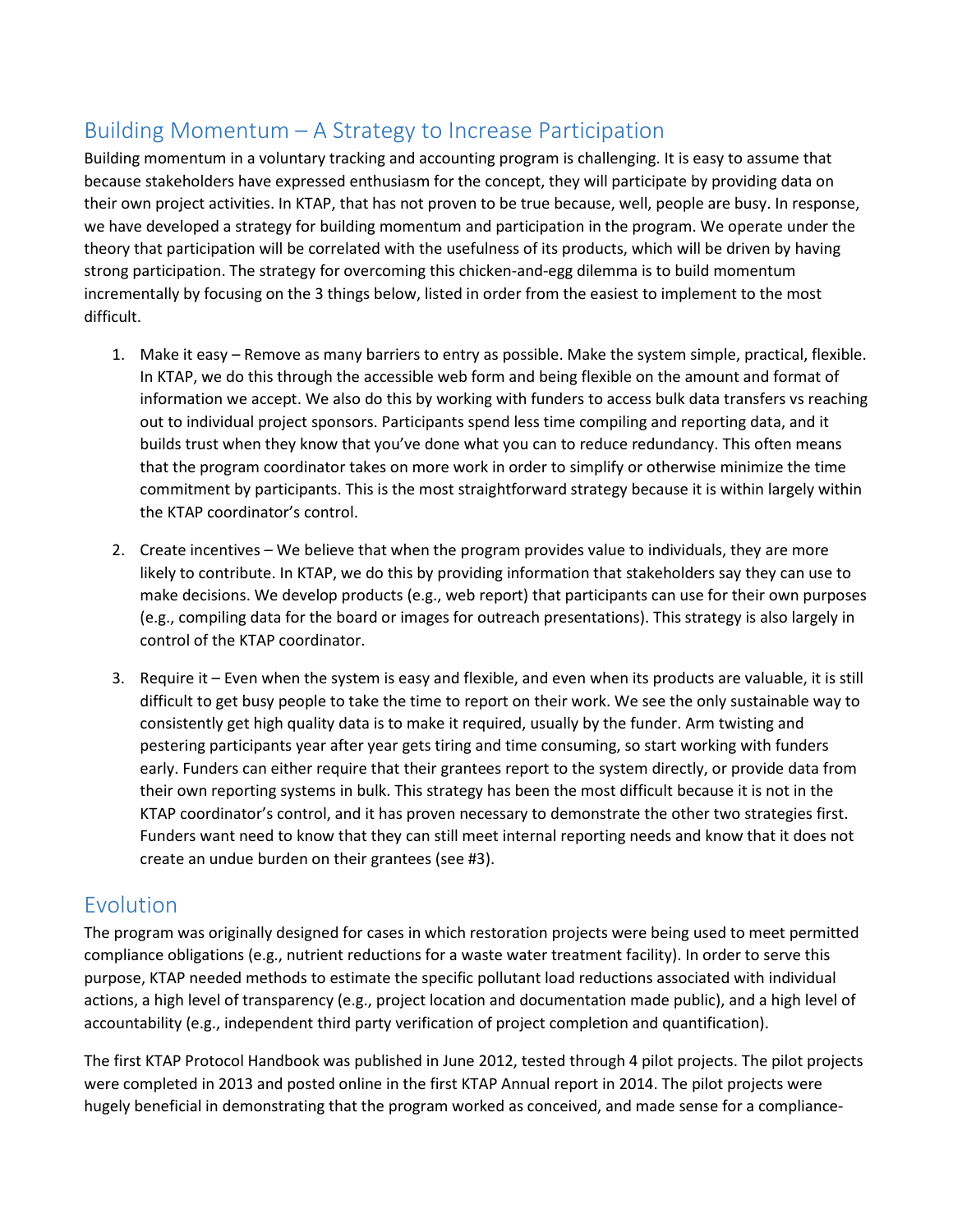grade tracking system. However, it also revealed that a voluntary project tracking program would be much more useful than a compliance-grade one in the Klamath River Basin as voluntary investments (from NRCS, OWEB, USFWS, and others as driven by the Comprehensive Agreement) were (and are) funding the bulk of the active water quality improvement projects.

The systems for accountability, quantification, and transparency created significant barriers to entry for many potential users given the voluntary nature of most projects. For example, quantifying pollutant load reductions from individual projects provided interesting results, but was time consuming, requiring fairly high technical capacity and additional resources that are otherwise not a require part of voluntary restoration projects. Similarly, the program required detailed documentation of the project activities, review by a third party verifier, and public disclosure of project information online, all of which was a) way beyond the expectations of funders; b) time consuming; and c) difficult for landowners to understand and agree to.

To fulfill KTAP's objectives, the system needed to move away from an emphasis on high-resolution data and confirmation of individual project performance necessary for compliance-grade tracking to



shift toward collecting project-level data that helps communicate the collective contribution of projects relative to watershed status, trends, and goals. In 2013, the program began focusing on voluntary actions (e.g., not associated with any kind of regulatory compliance) and voluntary reporting. In 2015, the KTAP Stewardship Protocol was released, and in 2016 the first watershed report was published highlighting 63 practices from 16 different implementers and 7 funding sources.

## Lessons Learned

The Klamath Tracking and Accounting Program is important work and the products can be very valuable, but managing and maintaining a system is not always easy. Based on our experience, those seeking to build a watershed tracking and accounting system should:

- Listen first: be sure to listen to stakeholder information needs and what it takes to be credible in their eyes.
- Build metrics from watershed goals: Identifying watershed goals is the first step to a logical and deliberate set of metrics.
- Build the value proposition: Gaining participation on a completely voluntary basis is a challenge that aspiring program coordinators should take seriously, thinking through strategies for demonstrating value early and integrating with sources of bulk project data, like funders.
- Build a "right-sized" system: Bigger and fancier is not always better. Consider the long term maintenance and capacity needs before using program resources for custom systems that are difficult to change or manage.